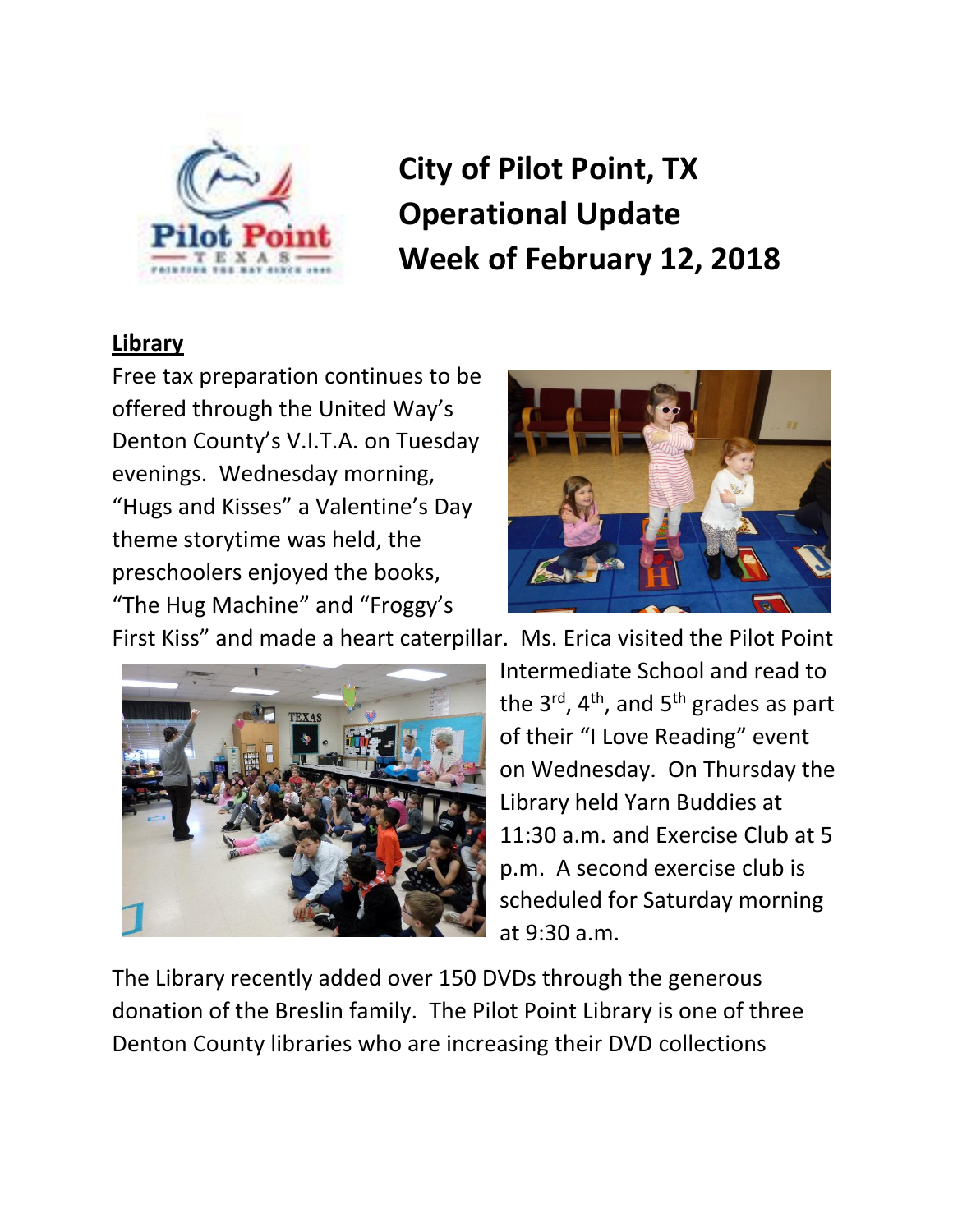through the Janene Breslin Media Collection. This project is ongoing and the Library will be adding more DVDs are they become available.

The Library has handed out 71 reading logs for our "Get Cozy with a Good Book" adult reading program. Completed logs are entered into a drawing for fun prizes. This program will run through the end of March.

Next week the Library's schedule includes: V.I.T.A. free tax help on Tuesday evening; Music & Movement on Wednesday morning; plus on Thursday, Yarn Buddies at 11:30 a.m. and Exercise Club at 5 p.m. Completing the week will be a Saturday game day.

# **Public Works**

The Public Works Department has had a busy week. Crews completed drainage work at Old City Park. The Water crews added valves to the

water line on Jordan Moore Road. They also fixed a water leak on East Liberty Street.



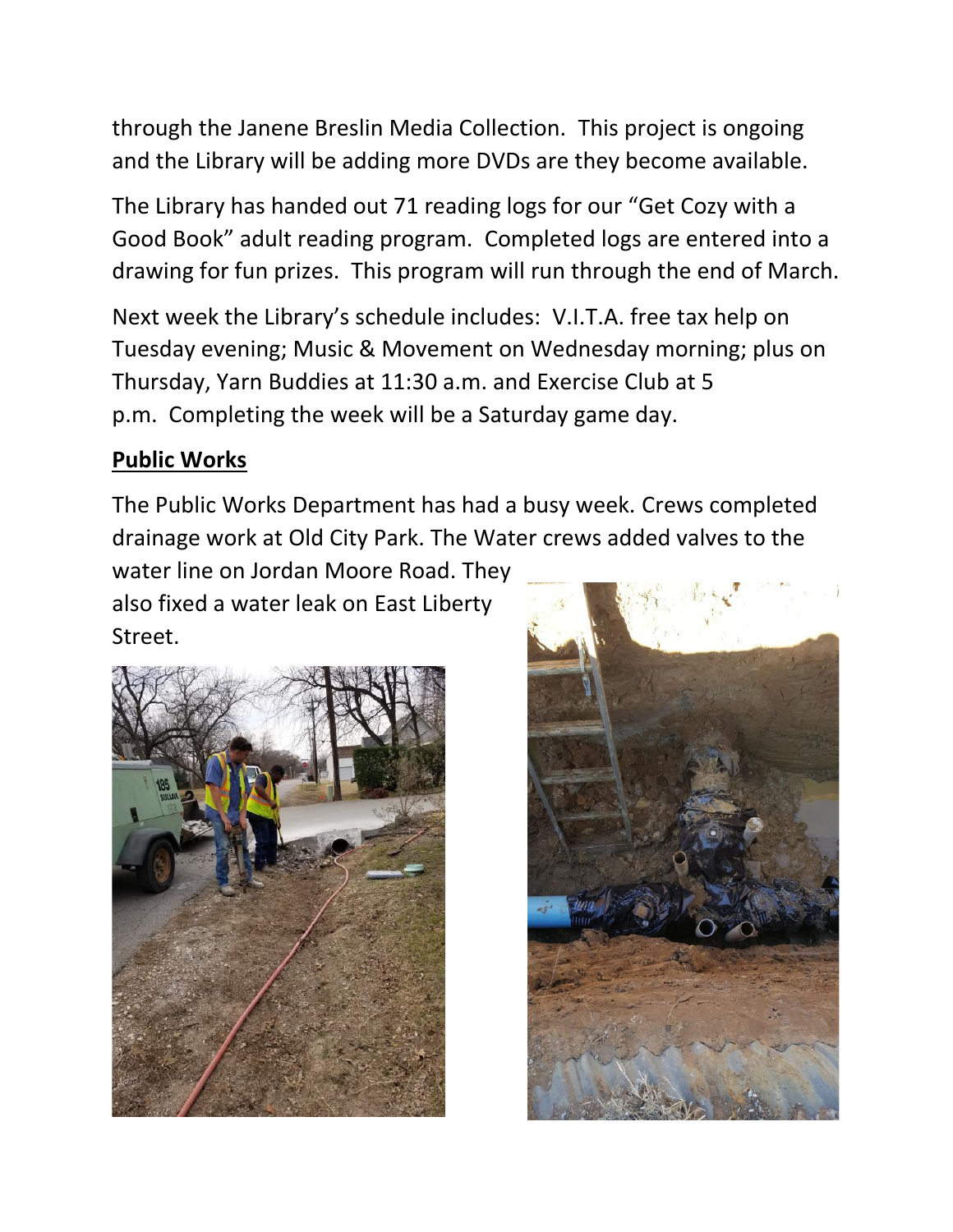Two new employees have started in the Public Works Department. Brian David (on the left) came to work for us as a new water utility technician. Brian was born and raised in Pilot Point but now lives in Valley View with his wife and 7 kids. Brian worked for TNL Septic where he installed and inspected septic systems for the state. Brian has many hobbies but on the top of his list is coaching youth sports baseball with his kids and fantasy football. Welcome Brian!

John Freeman (on the right) came to work for us also as a new water utility technician. John has more than 25 years of experience working with water utilities. He holds a class B Surface Water License and spent the bulk of his career with Dallas County Park Cities Municipal Utility District as a plant operator. He also worked with the City of Port Lavaca in the Public Works Department managing the water quality testing and backflow prevention inspections. John is married and lives in Sanger. He enjoys spending time with his two daughters and five grandchildren and is an avid Texas Rangers fan. Welcome John!



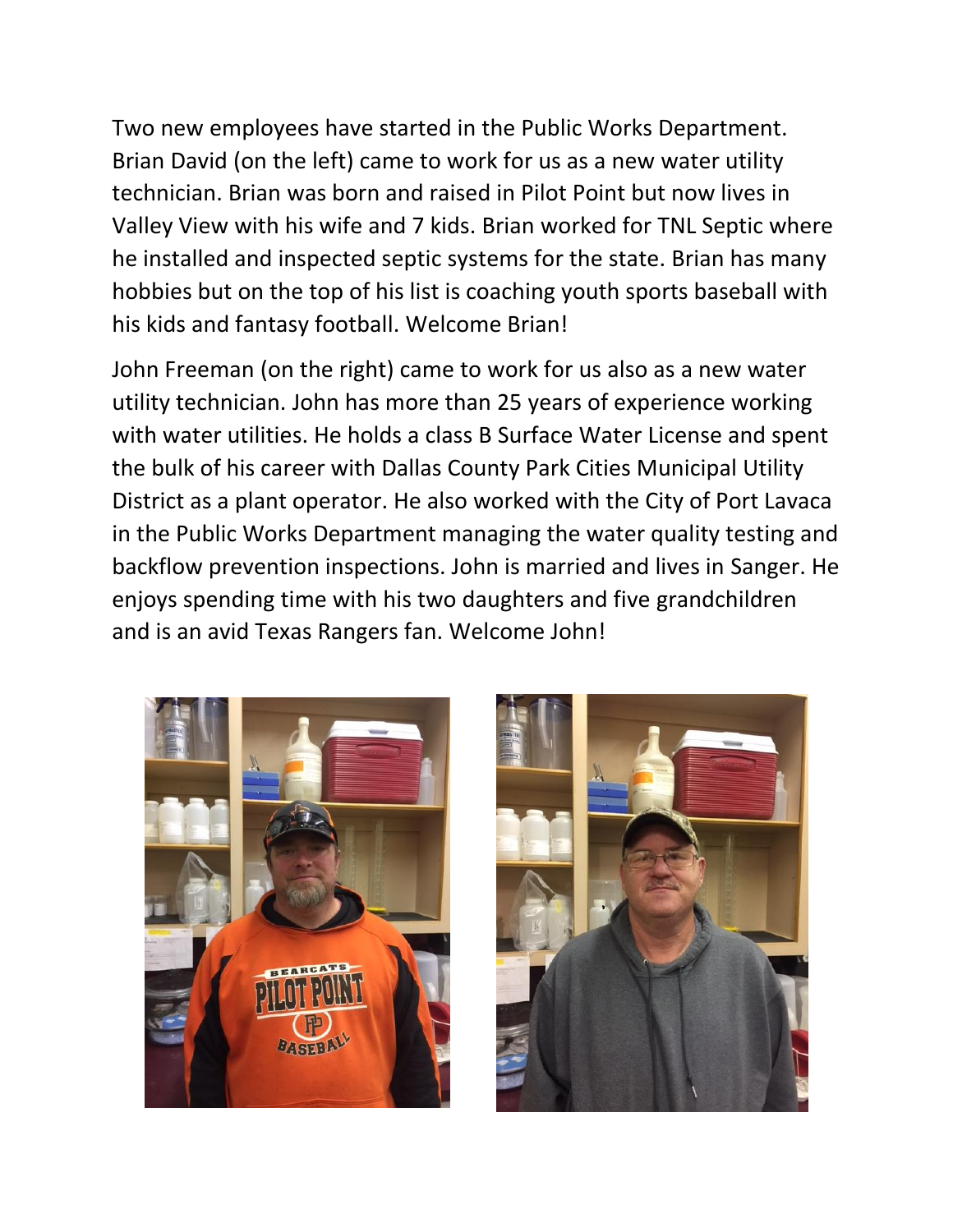#### **Finance**

Vanessa Watkins has started as Pilot Point's Municipal Court Clerk. Vanessa is a resident of Denton County for over 20 years and a mother of a 14 year old son. She was a Deputy Clerk with Denton County for 5 years at Justice of the Peace, Precinct 2; and is also a Certified Criminal Clerk by the Texas Justice Court Training Center. She is passionate about customer service and serving the public, as well as a self-taught cake decorator! Great news for us! Welcome Vanessa.



#### **Police**

Shane Burris, our newest police officer, is originally from southern

California. Shane escaped to Texas after high school and worked in construction for many years. In 2012 Shane began his career in Law Enforcement with the Aubrey PD. Shane lives locally and is newly engaged. Shane has two young daughters from a previous marriage. When not at work Shane enjoys riding his motorcycle and spending time with family. Shane advised he is very excited to join the team at Pilot Point and looks forward to getting to



know and interact with the residents and city staff. Welcome Shane!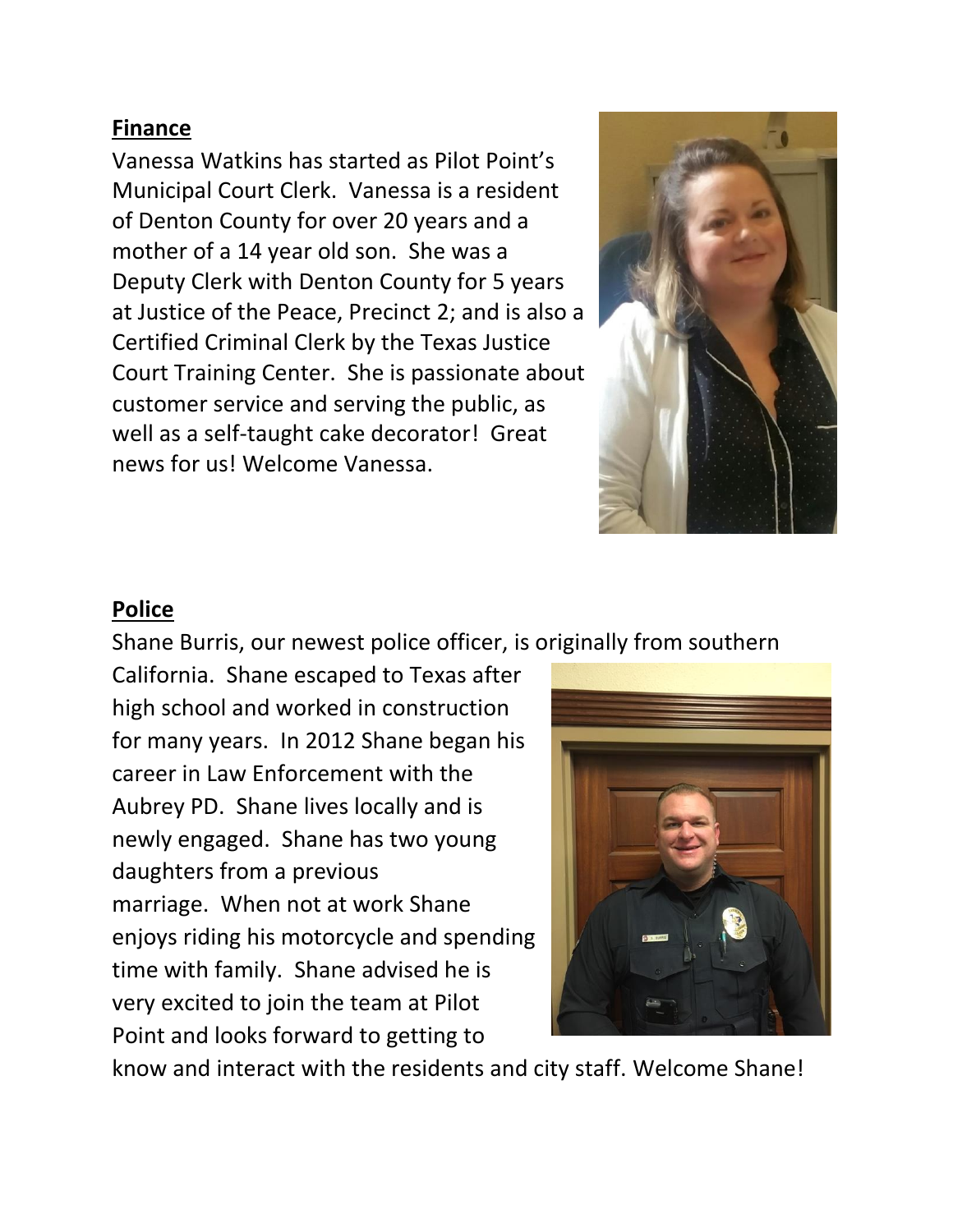### **Community Development**

The City has a number of building projects going on at any given time. The Operational Update will provide a summary each week of the various projects and a status update. A flowchart is provided with the various stages of development. A green box indicates that stage is complete, a yellow box indicates in progress, a red box indicates the project has been halted by the developer or the City and a gray box indicates the developer has not reached that phase yet.



Quality Construction – 549 Chandler Court – Single-Family Home. Exterior work has commenced. Working on brick.



Calvin Alexander Homes – 400 Scott Lane – Awaiting landscaping and construction of driveway and approach.



Elliot Home Renovations – 415 E. Main Street – Single family Home – Forms are set for driveway/approach and 4' sidewalks.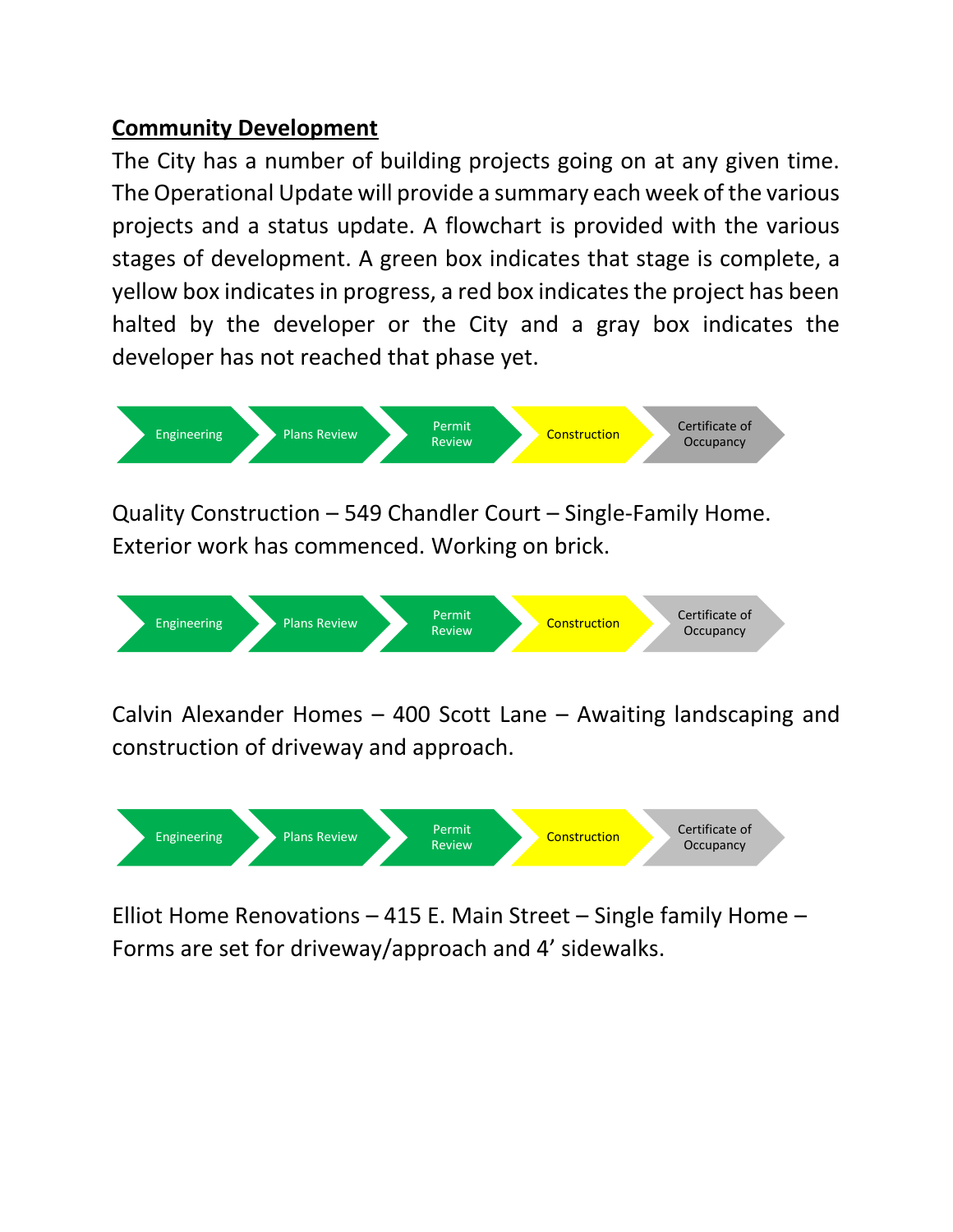

Marco Family Investments – 700 E. Walcott St. – Exterior work underway. - 706 E. Walcott St. – Forms are set. Rough plumbing underway.



Edgar Evans Custom Homes –776 &768 E. Northside Street – Single Family Home – 776 – Awaiting final inspection 768 – Driveway and sidewalks have been poured.



Habitat for Humanity - 305 E White Street – New Single family Home – Certificate of Occupancy issued.



Sue Sisomphou – 653 Coperhavr Street – New Single-Family Home – Foundation passed inspection.